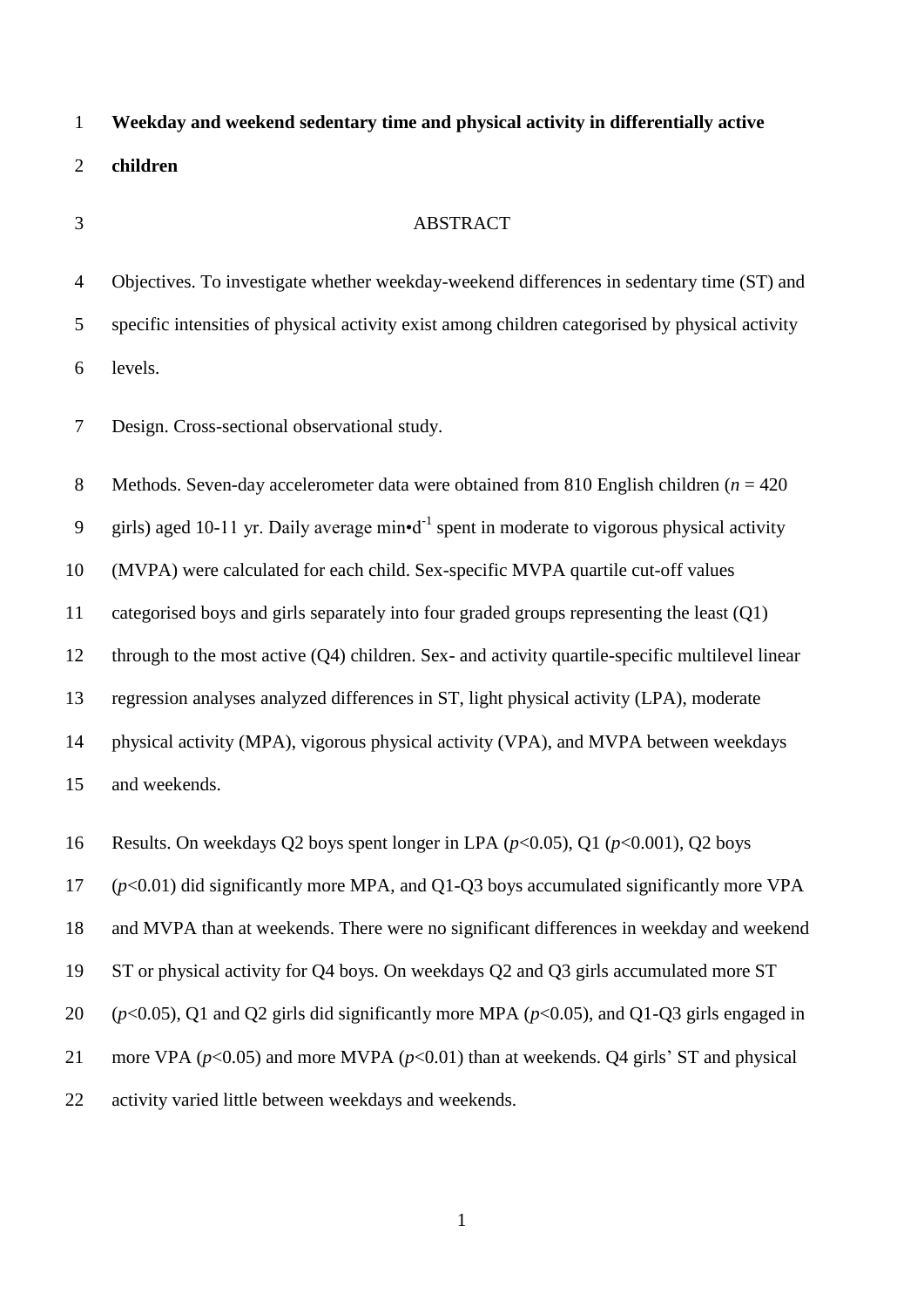- Conclusions. The most active children maintained their ST and physical activity levels at
- weekends, while among less active peers weekend ST and physical activity at all intensities
- was lower. Low active children may benefit most from weekend intervention strategies.

## Key words

High active, time-of-week differences, motor activity, health, child, multilevel analysis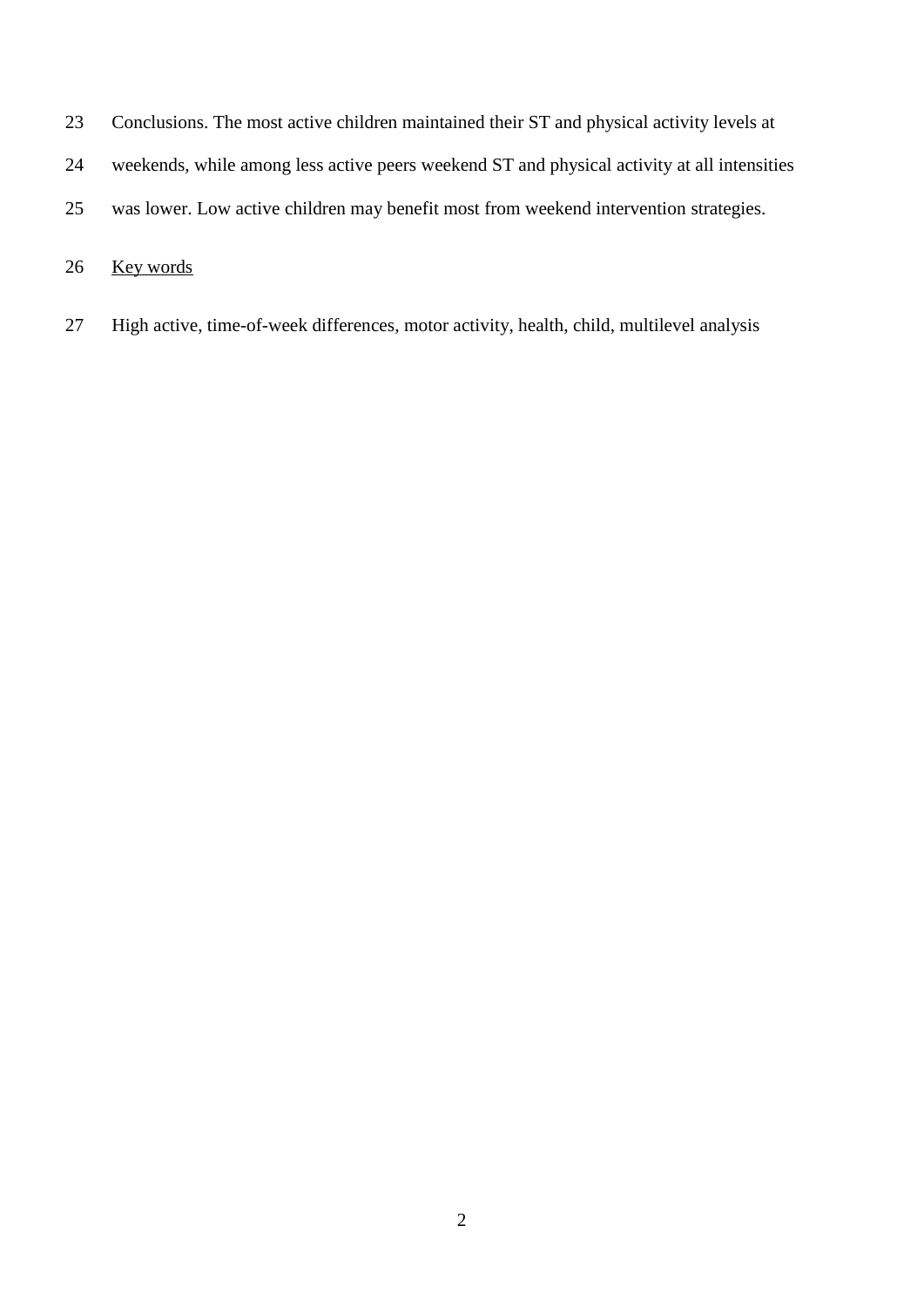Introduction.

29 Regular physical activity (PA) during childhood provides an array of health benefits  $^1$ . Insufficient childhood PA and excessive sedentary time (ST) however are independently 31 associated with negative health outcomes such as obesity and cardiometabolic risk . To establish healthy lifestyles in children efforts to increase PA and reduce ST are public health priorities. To maintain good health, guidelines state that school-age youth accumulate at least 34 . 60 min•d<sup>-1</sup> of moderate-to-vigorous PA (MVPA) and reduce ST<sup>1</sup>.

 Children's PA behaviours vary in bout frequency, duration, and intensity depending on the setting where they occur. For example, there is greater uniformity in school day activity 37 compared to after-school and weekends, which allow more behavioural choice . Within such contexts ST and PA levels can vary markedly due to the influence of multidimensional 39 correlates <sup>4-5</sup>. Perhaps unsurprisingly, children tend to be less sedentary and active at 40 weekends than on weekdays <sup>6-8</sup>. Weekends present more discretionary time for ST and PA, but also lack the regular routines and structures of school weekdays which determine a 42 significant proportion of children's daily ST and PA<sup>3</sup>. It is unclear though whether engagement of high and low active children in ST and PA differs between weekdays and weekends. Previous research found weekend PA to be lower than on weekdays regardless of 45 children's PA classification  $9-11$ , but seldom have such trends been examined by intensity-46 specific PA $<sup>11</sup>$  or with ST as the outcome. Furthermore, weekends are an important context for</sup> activity promotion but it is unknown whether targeting specific groups of children may be a more efficient and efficacious intervention approach than a population-based one. Thus, the study objectives were to investigate whether hypothesised differences in weekday and weekend ST and specific intensities of PA exist among English children categorised by their PA levels.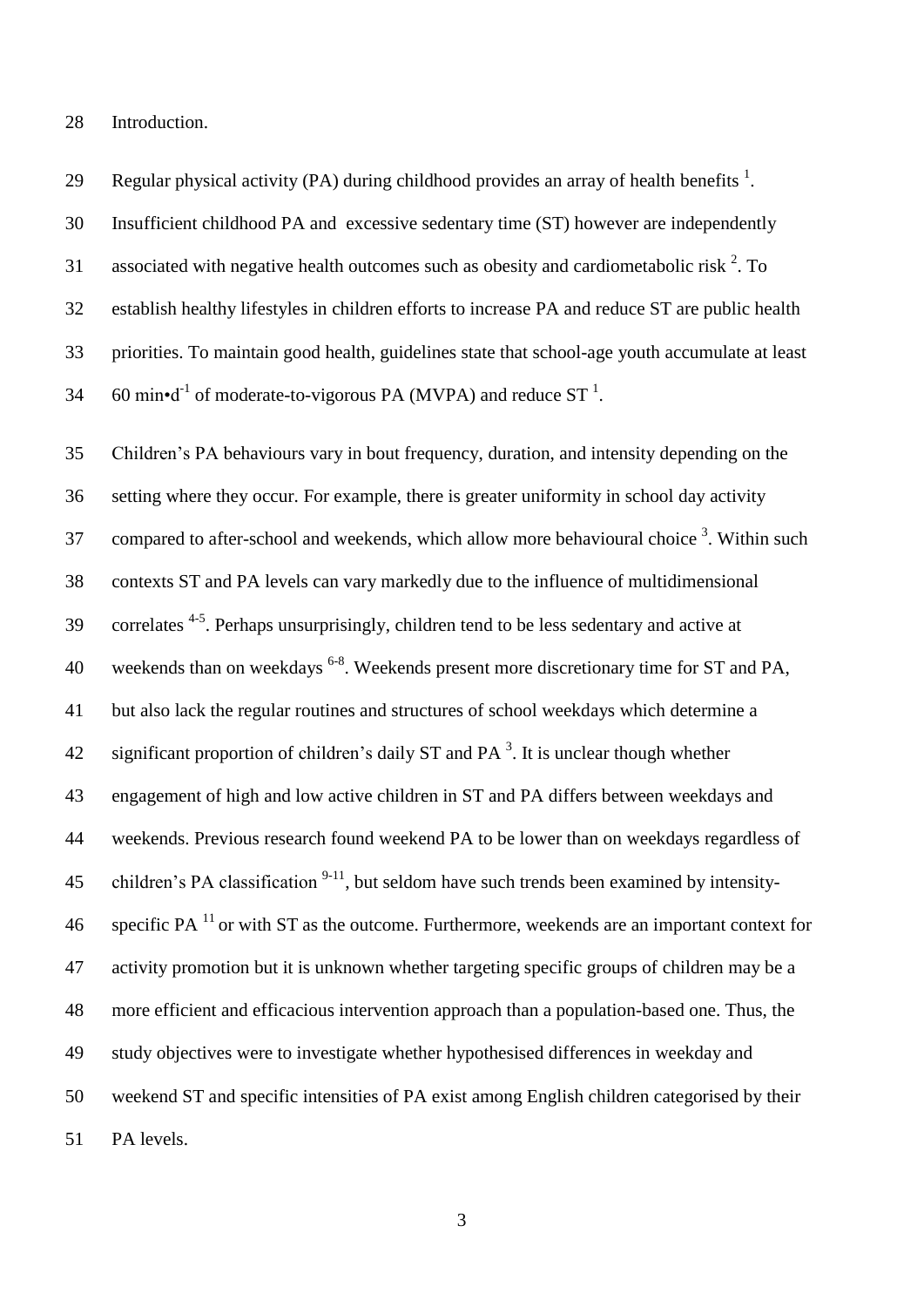Methods.

 Seventeen schools situated in a north-west England borough of over 300,000 people participated in this cross-sectional research during 2008, 2009, and 2010. Eight schools were recruited in 2008 and 2009 as part of a two year study of children's PA and health outcomes. In 2010 three of these schools were joined by nine others for the baseline phase of a school- based PA and nutrition intervention. In each year the same data collection procedures were applied and so for the purposes of this paper the data were aggregated. To be eligible to participate, children had to be in school Year 6 (aged 10-11 years) and be free from any physical disabilities preventing them for taking part in routine physical activities. A fixed available sample of all Year 6 children (N = 992; 307 in 2008, 295 in 2009, 390 in 2010) were informed of the research by their class teachers, received project and consent information, and were invited to participate. Written informed parental consent and child assent were received from 818 children (230 in 2008, 270 in 2009, 318 in 2010; 82.5% participation rate). Children participated at one time point only (i.e., 2008, 2008, or 2010). The ethnic origin of the children was white British, which reflects the ethnic demographic of 67 the borough's school-age population . In each year data were collected in one school per week between October and December. Ethical approval was obtained from the University Ethics Committee for each year of study (reference numbers 8.56 and 10/ECL/039). Ethical principles of the Declaration of Helsinki were adhered to throughout this research.

 Stature was measured to the nearest 0.1 cm using a portable stadiometer (Leicester Height Measure, Seca, Birmingham, UK). Body mass was measured to the nearest 0.1 kg using calibrated scales (Seca, Birmingham, UK) with the children in light clothing and barefooted. 75 Body mass index (BMI) was calculated (body mass  $(kg) / \text{stature}^2 \text{ (m}^2)$ ) and BMI z-scores 76 were assigned to each child  $^{13}$ . International Obesity Task Force age and sex-specific BMI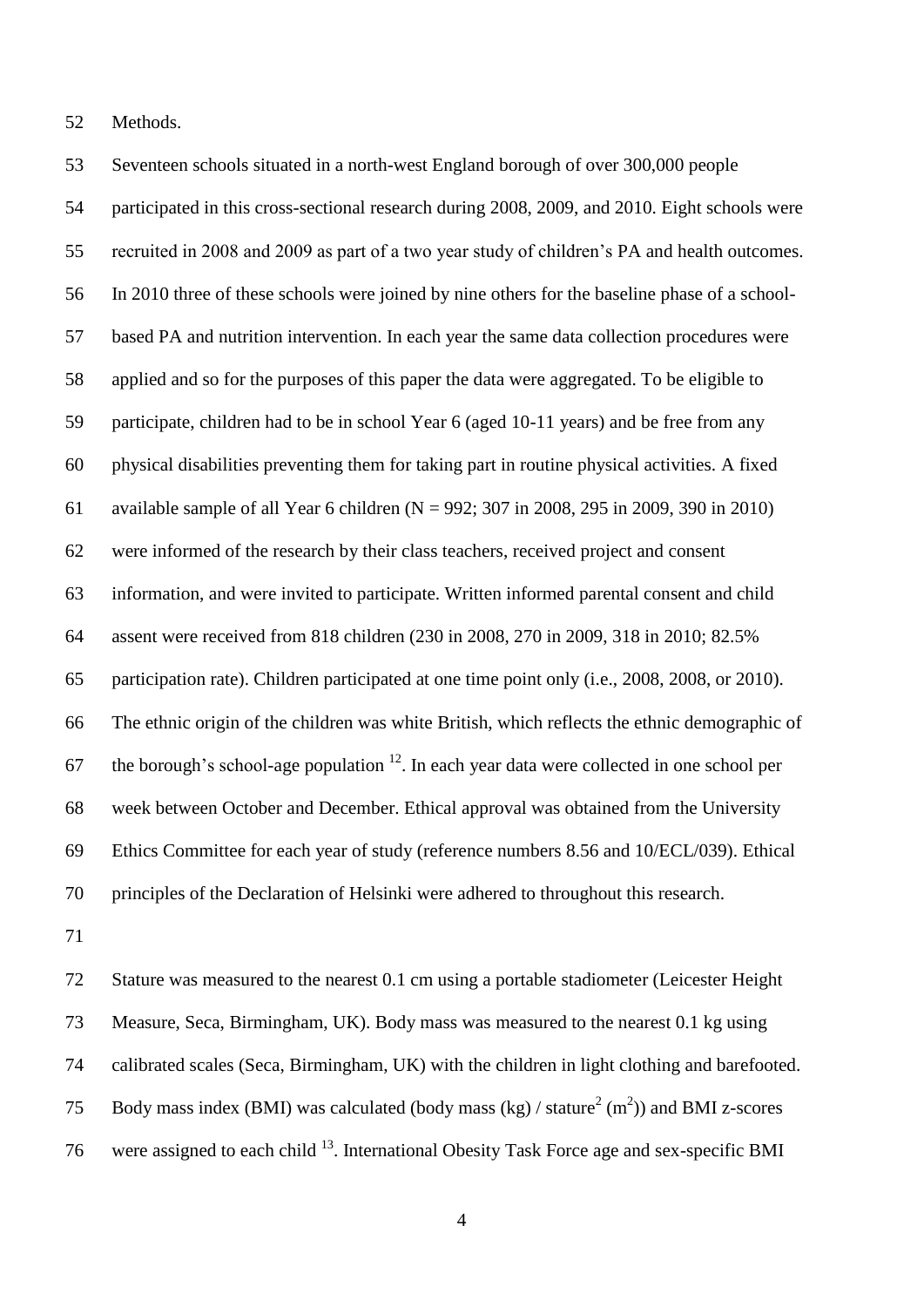77 cut-points were used to classify children as normal-weight or overweight/obese . Home postal codes were used to generate indices of multiple deprivation (IMD) scores which indicated area-level socio-economic status (SES). IMD scores are a composite of seven 80 domains of deprivation with higher scores representing higher degrees of deprivation .

82 PA was objectively measured using ActiGraph accelerometers (GT1M and GT3x, ActiGraph LLC, Pensacola, FL) which were worn over the right hip for 7 consecutive days from waking until bedtime. Accelerometers were set to record data using 5 second epochs. ActiGraph cut points of 100 counts∙min<sup>-1</sup>,101-2295 counts∙min<sup>-1</sup>, 2296 counts∙min<sup>-1</sup>, and 4012 counts∙min<sup>-1</sup> classified the boundaries of ST, light intensity PA (LPA), moderate intensity PA (MPA) and 87 vigorous intensity PA (VPA), respectively . In the absence of universally agreed cut-points 88 to classify children's PA intensities, the cut-points of Evenson et al. were selected on the basis of a methodologically rigorous comparison study, which concluded that they have acceptable classification accuracy across a range of intensities and are appropriate for use 91 with 5-15 year olds  $^{17}$ . MPA and VPA are influenced by different factors and both may affect 92 health outcomes differently  $\frac{7}{1}$ . Taking these reasons together provided a rationale for studying MPA and VPA separately from overall moderate to vigorous PA (MVPA). Non-94 accelerometer wear time was defined as at least 20 min periods of consecutive zero counts  $^{18}$ . 95 Wear time criteria were at least 540 min•d<sup>-1</sup> on week days and 480 min•d<sup>-1</sup> on weekend days, for at least two week days and one weekend day. These criteria have been shown to yield a 97 reliability of 0.9 suggesting a high degree of consistency across days . One hundred and seventy seven children did not achieve the wear time criteria, and technical failures downloading accelerometer data were experienced for a further 10 children. Missing data analysis was completed using missing at random (MAR) assumptions. There is no way to directly test these assumptions but relationships between health-related variables and missing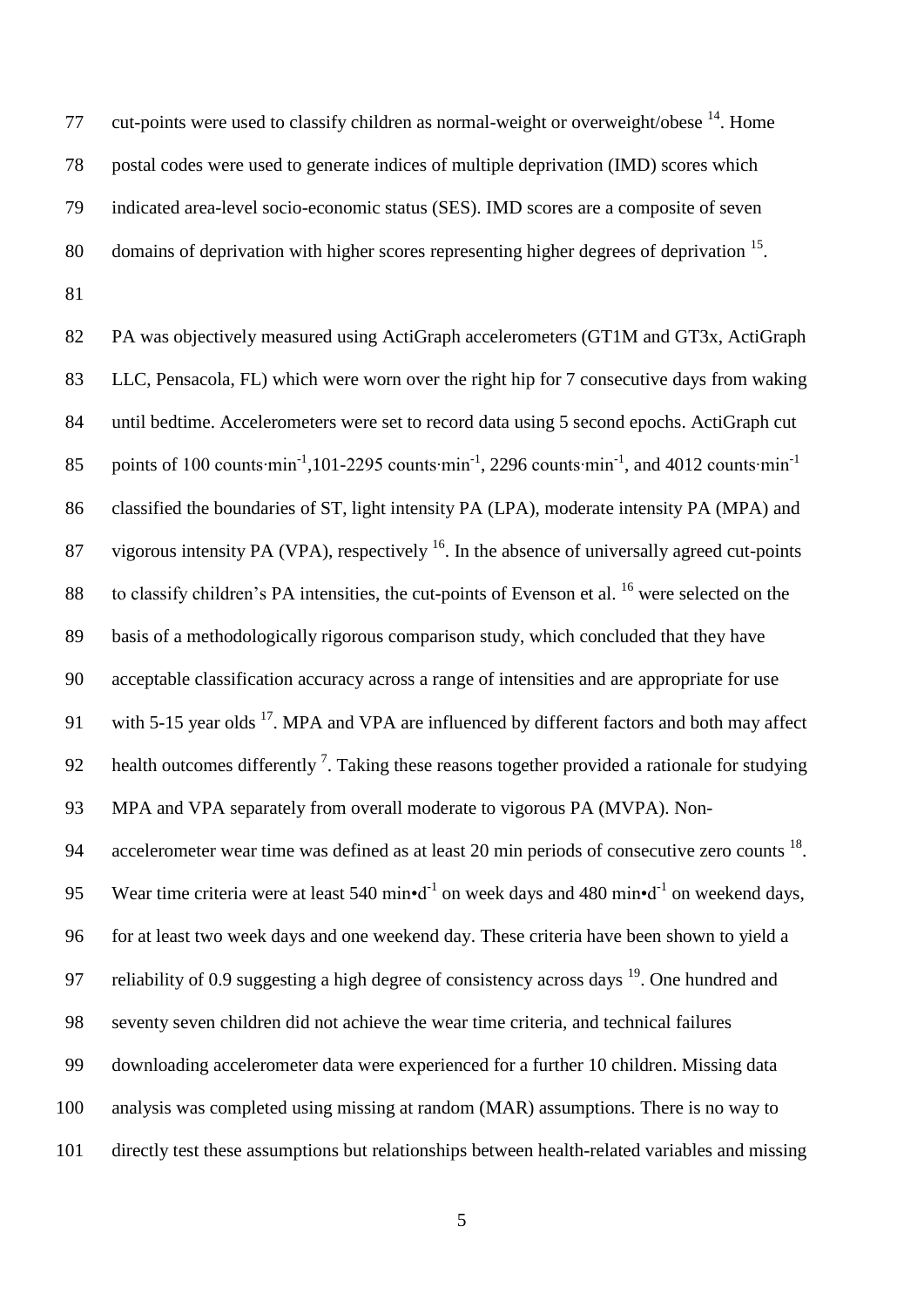102 data can indicate whether they hold true  $^{20}$ . In our sample there were no differences in BMI, BMI z-score, weight status, and SES between the children who did and did not achieve the accelerometer wear time criteria (*p*>0.05). On this basis we were satisfied that the data were MAR rather than missing in a systematic manner. To replace the missing data, multiple 106 imputation <sup>18</sup> consisting of 100 iterations was undertaken separately for boys' and girls' missing weekday and weekend accelerometer data values using the Markov Chain Monte Carlo algorithm. Following five imputations, pooled values were generated and subsequently integrated into the data set prior to analysis.

111 The daily average min•d<sup>-1</sup> spent in MVPA was calculated for each child. Sex-specific MVPA quartile cut-off values (Table 1) were calculated to categorise boys and girls separately into 4 graded groups representing the least through to the most active children. The least active children were grouped in quartile (Q) 1 with the rest grouped in Q2, Q3, or Q4 (i.e., Q4 as the most active group). Descriptive statistics were calculated for all measured variables and preliminary comparisons were made between PA groups using ANOVAs, MANOVAs, and  $\chi^2$  tests. The primary outcome variables were mean min•d<sup>-1</sup> spent in ST, LPA, MPA, VPA, and MVPA. These analyses and the multiple imputation were performed using IBM SPSS Statistics version 20 (SPSS Inc., Chicago, IL) with alpha set at *p*<0.05.

 For the main analyses multilevel linear regression analyses were computed separately for boys and girls to analyze differences in outcome variables between weekdays and weekends. Multilevel linear regression analyses accounted for the nested nature of the study design. A three-level data structure was initially used where children were defined as the first level unit of analysis, schools as the second level unit, and year of data collection as the third level unit  $^{21}$ . Schools and years of data collection were included as levels in the analyses to control for 126 the effect that they could have on the children's activity  $2^1$ . 'Crude' exploratory models were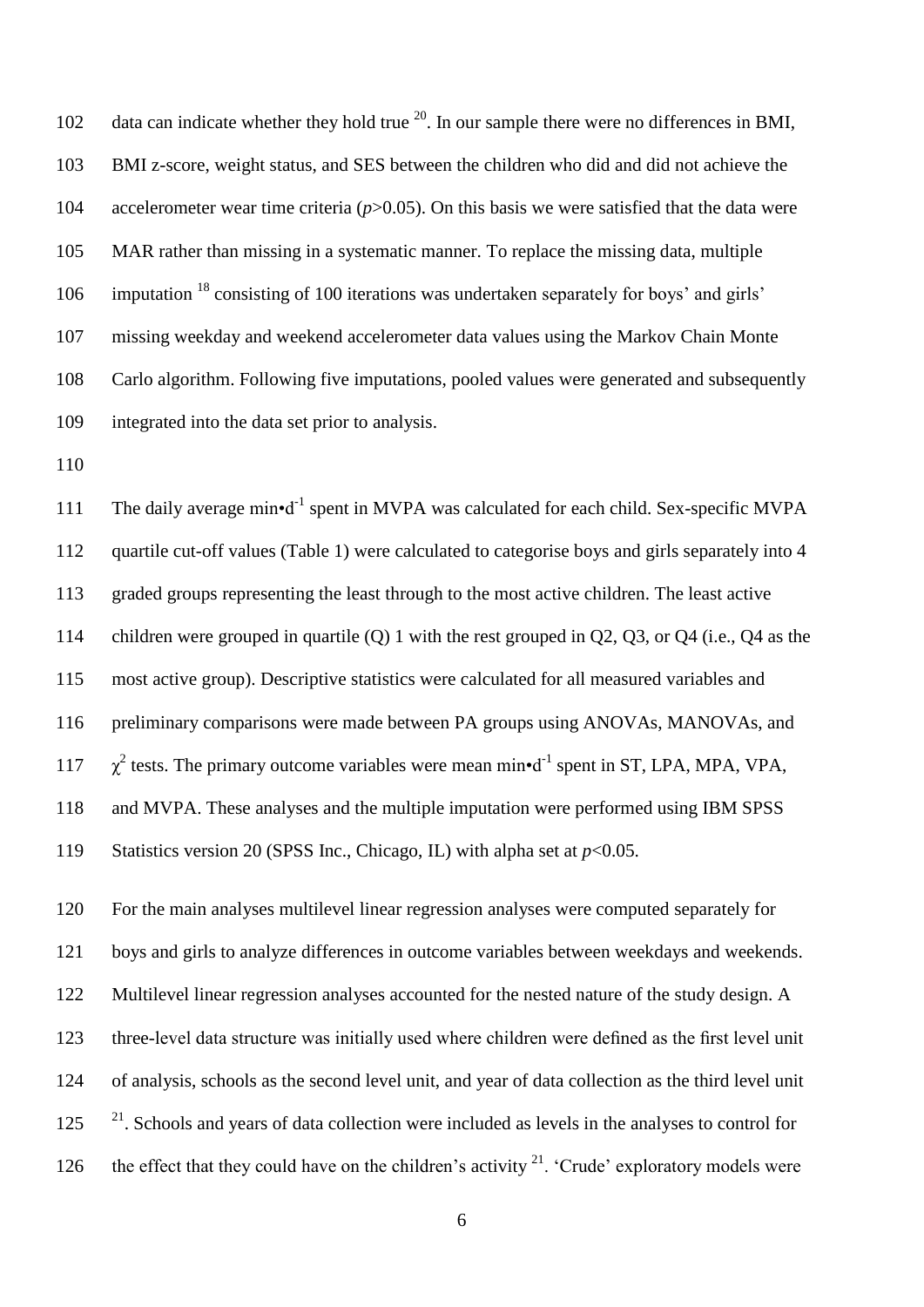initially constructed to determine whether schools and years of data collection were significantly influential to warrant their inclusion as levels. If they were not, these levels were removed resulting in models with either two or three level data structures. The necessity of adding random slopes to these crude models was then evaluated by comparing differences between the -2 log likelihood value with the value from the preceding model containing only 132 random intercepts, and computing a  $\chi^2$  test with two degrees of freedom <sup>21</sup>. 'Adjusted' analyses were completed using the final crude models but which also controlled for the effects of BMI z-score and SES, which are known to potentially confound differences in 135 children's objectively measured PA  $^{22}$ . Data were analyzed using MLwiN 2.20 software (Centre for Multi-Level Modelling, University of Bristol, UK). Regression coefficients in the 137 models were assessed for significance using the Wald statistic with one degree of freedom<sup>21</sup> 138 and alpha was set at  $p<0.05$ .

Results.

 Of the 818 children that returned written informed consent, three girls did not have BMI z- scores due to missing anthropometric data, and three boys' and two girls' postcodes were unavailable to calculate IMD scores. Thus, results were available from 810 children. Participants were well matched in relation to age, stature, and IMD score regardless of PA quartile (Table 1). Boys and girls in Q1 had significantly greater body mass than Q4 peers (*p*<0.05), and a significantly higher percentage of Q1 boys were classed as overweight/obese, 146 than those in Q4 ( $p$ <0.05). Significantly more Q2-4 boys achieved recommended PA levels 147 than Q1 boys ( $p < 0.001$ ). Significantly fewer Q1-2 than Q3-4 girls met the PA guidelines (*p*<0.01). Unadjusted weekday and weekend PA are presented in Table 2. As expected, significant differences in ST, LPA, MPA, VPA, and MVPA were observed between Q1-4 boys, and these were generally most pronounced for weekdays (*p*<0.05 to 0.001). On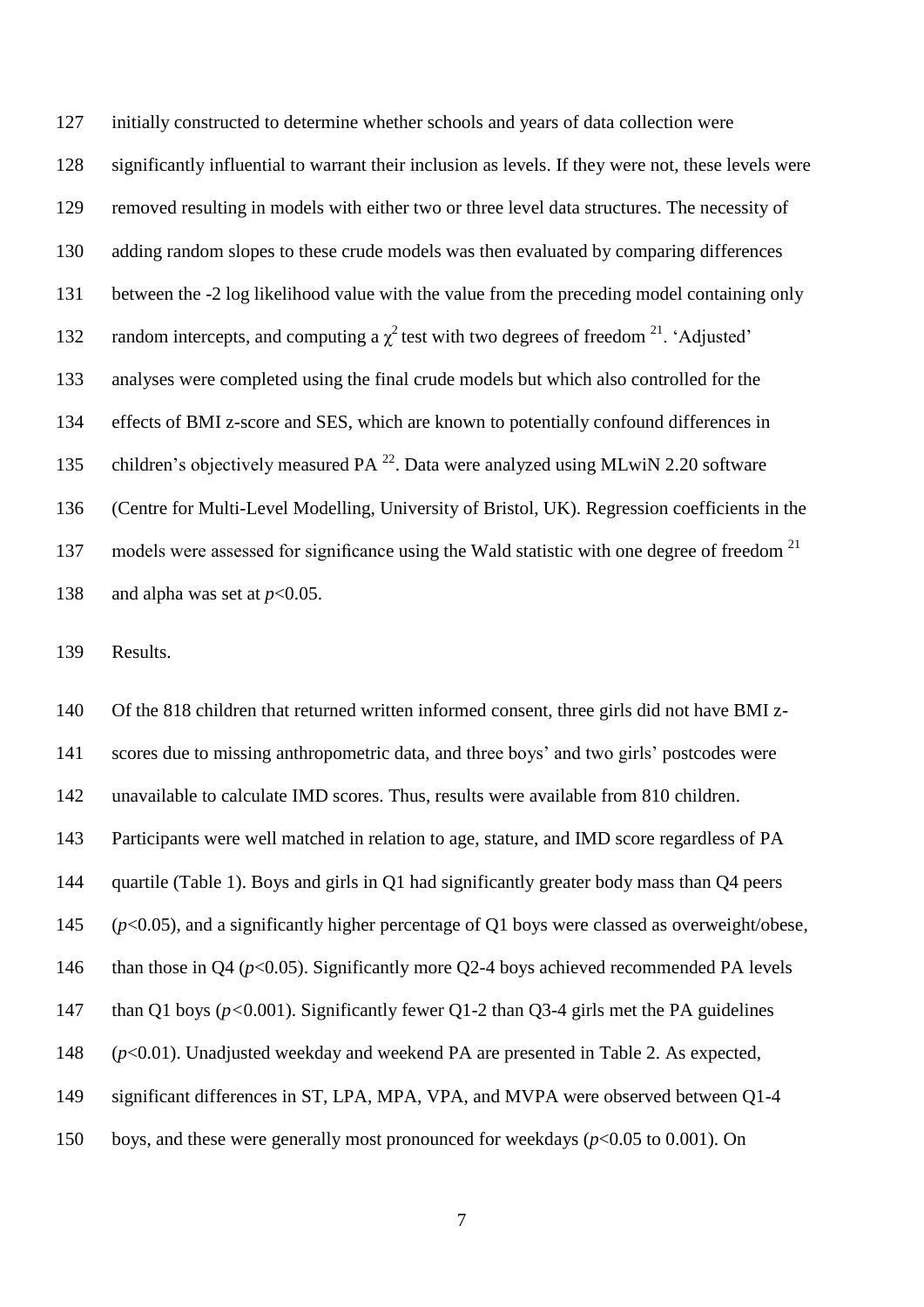weekdays and weekends significant between quartile differences in girls ST, LPA, MPA,

VPA, and MVPA were also apparent (*p*<0.05 to 0.001).

 The main multilevel analyses investigated time of week differences in PA (Table 3). Q2 boys spent longer in LPA on weekdays (*p*<0.05). Q1 (*p*<0.001) and Q2 boys (*p*<0.01) did significantly more weekday MPA than at weekends. Boys in Q1-Q3 accumulated significantly more VPA and MVPA on weekdays than at weekends. In contrast, only small differences in weekday and weekend ST and PA at all intensities were observed for Q4 boys. Similar patterns emerged from analyses of the girls' data with the exception of ST, which Q2 and Q3 girls engaged in more on weekdays than at weekends (*p*<0.05). Q1 and Q2 girls spent significantly longer in weekday MPA than at weekends (*p*<0.05). Girls in Q1-Q3 engaged in 161 more VPA ( $p$ <0.05) and MVPA ( $p$ <0.01) on weekdays than weekends. The exception to this was Q4 girls who accumulated similar amounts of ST, and PA at all intensities between weekdays and weekends.

Discussion.

 This study found that the most active boys, and in particular, girls, maintained their ST and PA levels across weekdays and weekends. In contrast Q1-Q3 children were more active and less sedentary on weekdays than at weekends, with the exception of Q1-Q2 boys whose' ST differed only by ~3 min. The decline in weekend PA observed in Q1-Q3 children concurs with previous research demonstrating that early adolescents are less active and sedentary at 170 weekends regardless of age and gender . Moreover, for Q1-Q3 children the magnitude of differences in weekday-weekend ST, LPA, MPA, VPA, and MVPA was generally similar, suggesting that for most active children the weekend reductions in ST and PA were consistent 173 regardless of their PA level<sup>9</sup>. Lower weekend ST and PA may be explained by various factors. Sleep duration can limit waking hours available for recreational pursuits, and at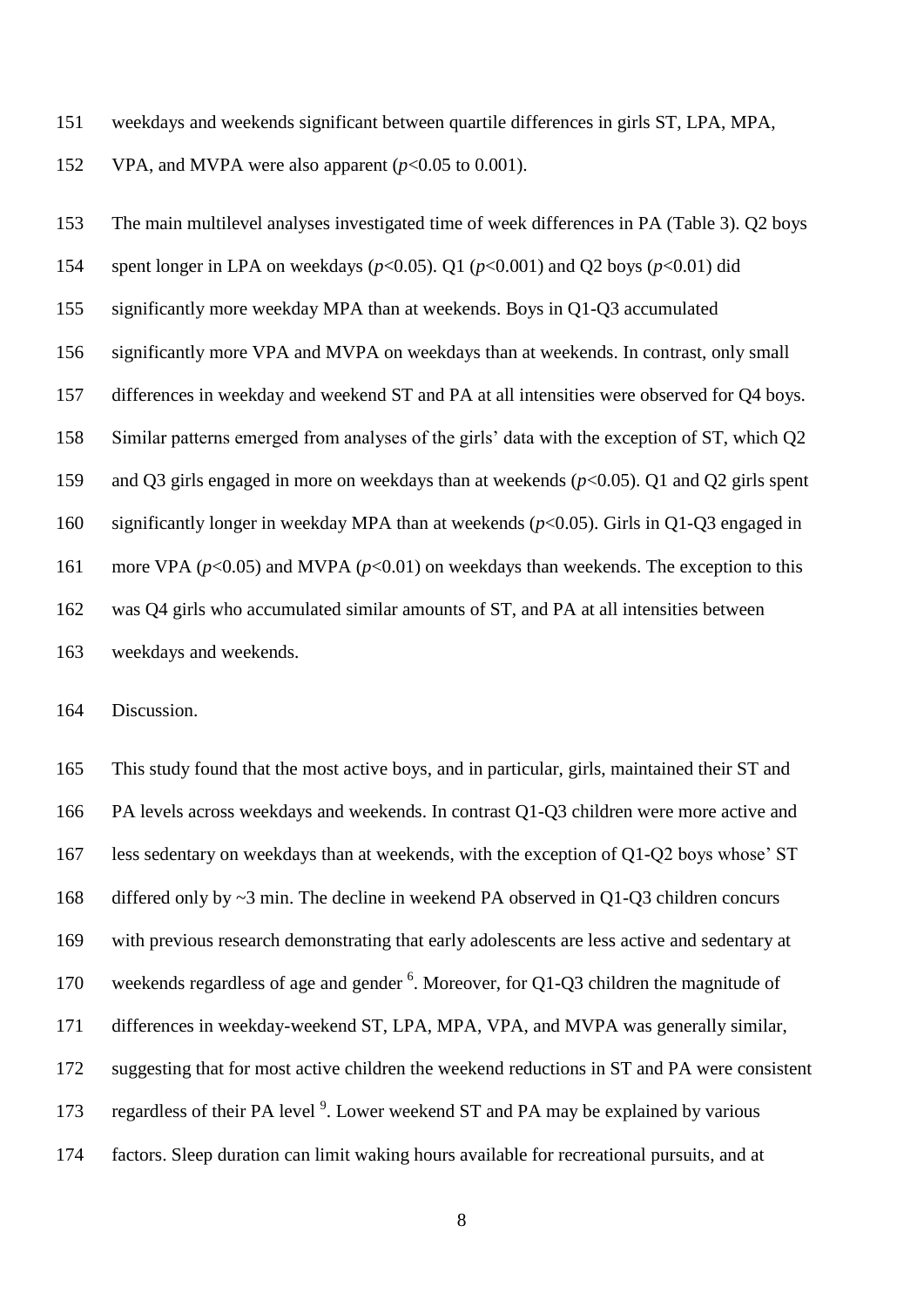175 weekends this is longer than on weekdays  $^{23}$ . Further, the familial influence on ST and PA (e.g., presence of siblings, social support, modelling) may be more significant at weekends than at other periods of the week when discretionary opportunities for PA exist (e.g., after 178 school)<sup>5, 22</sup>. Parental concerns over child safety can also impact on weekend PA through 179 restrictions over children's local independent mobility .

 A novel aspect of our study was comparing weekday and weekend ST and PA of children classified by PA level. No previous studies have investigated ST in this way, and of the few PA studies that have, the commonly observed trend of lower weekend PA was apparent. Nyberg and colleagues compared weekday and weekend Actiwatch count∙min-1 between 6-10 184 year old Swedish children categorised into high, medium, and low activity tertiles <sup>9</sup>. Similar declines in weekend PA for boys (14-19% decrease) and girls (13-24% decrease) were reported regardless of activity tertile. In the ALSPAC study high and low active children 187 recorded marginally more ActiGraph count∙min<sup>-1</sup> on weekdays than at weekends <sup>10</sup>. Neither 188 studies though reported PA defined by intensity. Using accelerometer count∙min<sup>-1</sup> as a PA outcome means that all recorded movement is defined as PA. This erroneously includes episodes of ST as well as LPA. LPA in youth is inversely associated with cardiometabolic 191 health markers  $^{25}$ , although health gains from MVPA are greater  $^{25}$ , hence why this threshold underpins PA recommendations for public health.

 Intensity-specific PA was investigated by Jago et al. who observed a weekend reduction in 194 MVPA in the English children classed as 'high-active/low sedentary'  $^{11}$ . This contrasts with our finding that the most active boys and girls either maintained or did not significantly reduce their weekday MVPA at the weekend. The exact reasons for this are unclear and previous literature on this specific topic is scarce. Favourable biological correlates such as body composition, motor skill capability, and fitness are established factors that predispose 199 children to engage in PA and sport . Empirical evidence suggests that children and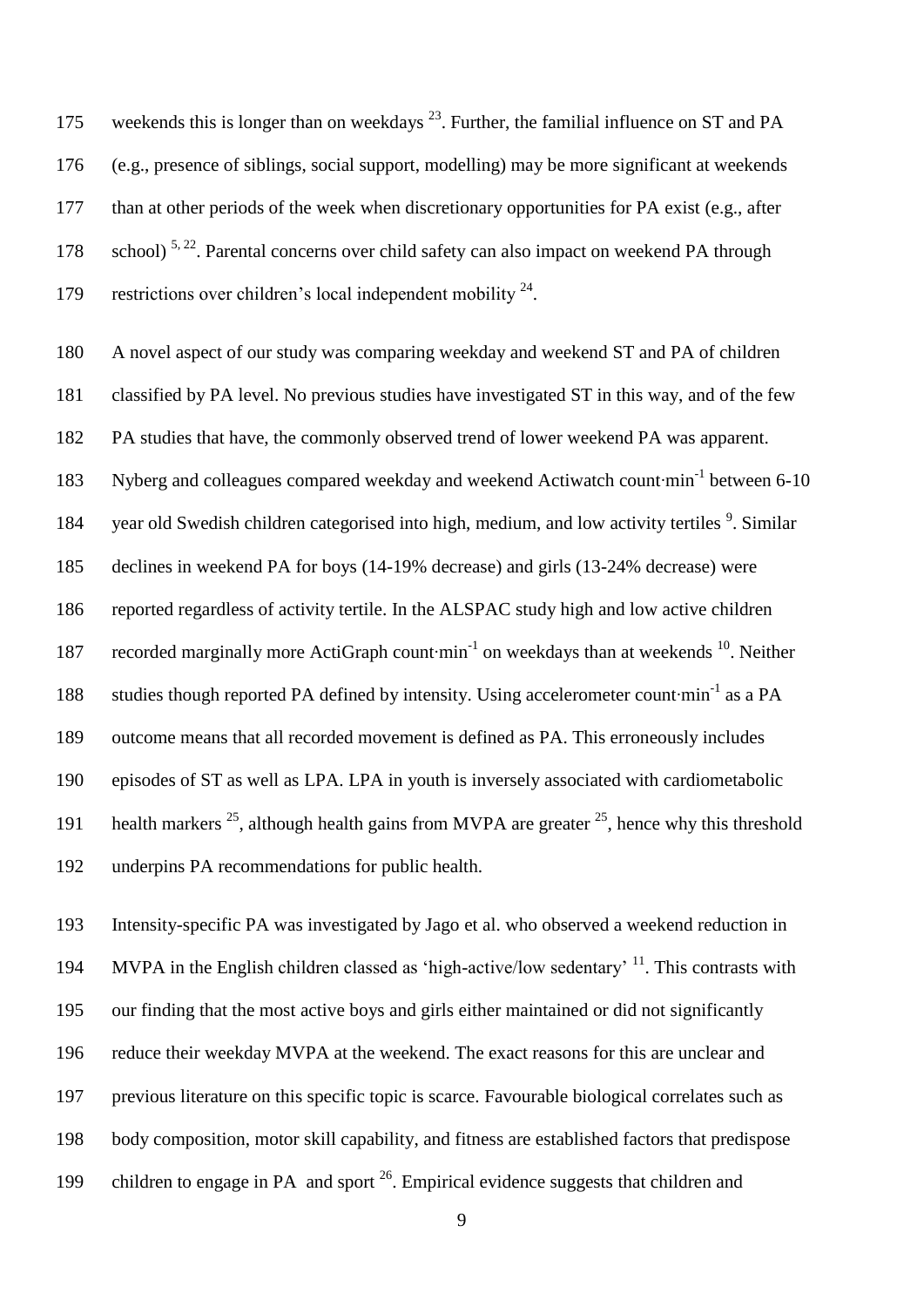adolescents involved in organised sport engage in more MVPA during weekdays and 201 weekends , and those who participate in competitive sport are more likely to meet PA 202 guidelines  $^{28}$ . Based on the higher VPA and MVPA levels of Q4 children it is plausible that a significant proportion of their PA consisted of regular sport participation, some of which may have been competitive. During the school week multiple opportunities for structured sports and PA exist. When these opportunities are integrated into the school curriculum (e.g., physical education classes) and the extended school day (e.g., organised after-school activities on school premises) they are accessible to all children regardless of sports 208 competence, thus optimising inclusivity and potential likelihood of participation  $2^9$ . Out of school weekday sporting opportunities however, are more likely be taken by children who receive strong direct parental support (e.g., payment of club subscriptions, transport to and from practice venues) and encouragement (e.g., positive verbal reinforcement and feedback)  $\frac{22}{12}$ , and demonstrate greater sport competence <sup>30</sup>. Assuming Q4 children regularly engaged in structured weekday sport that was partly facilitated by parental support and encouragement, the known associations between sport participation and PA levels lead us to speculate that Q4 children may also have participated in weekend sports activities to a greater degree than their 216 less active peers  $^{28}$ . The role of parents may be a key factor in explaining these findings, as a recent study reported how children with greater parental support had less of a decline in 218 weekend MPA and VPA over a one year period<sup>7</sup>. Though the role of parents and family is consistent across studies it explains only a modest proportion of variance in weekend  $PA^{8, 22}$ . Thus, factors beyond the home and family are likely influences on children's weekend PA. Future research should focus on establishing the multidimensional correlates of children's weekend PA to better understand the determining factors of this behaviour.

 Strengths of this study included the use of imputation procedures to maximise the sample size. Furthermore, the high participation rate gave us confidence that the risk of participant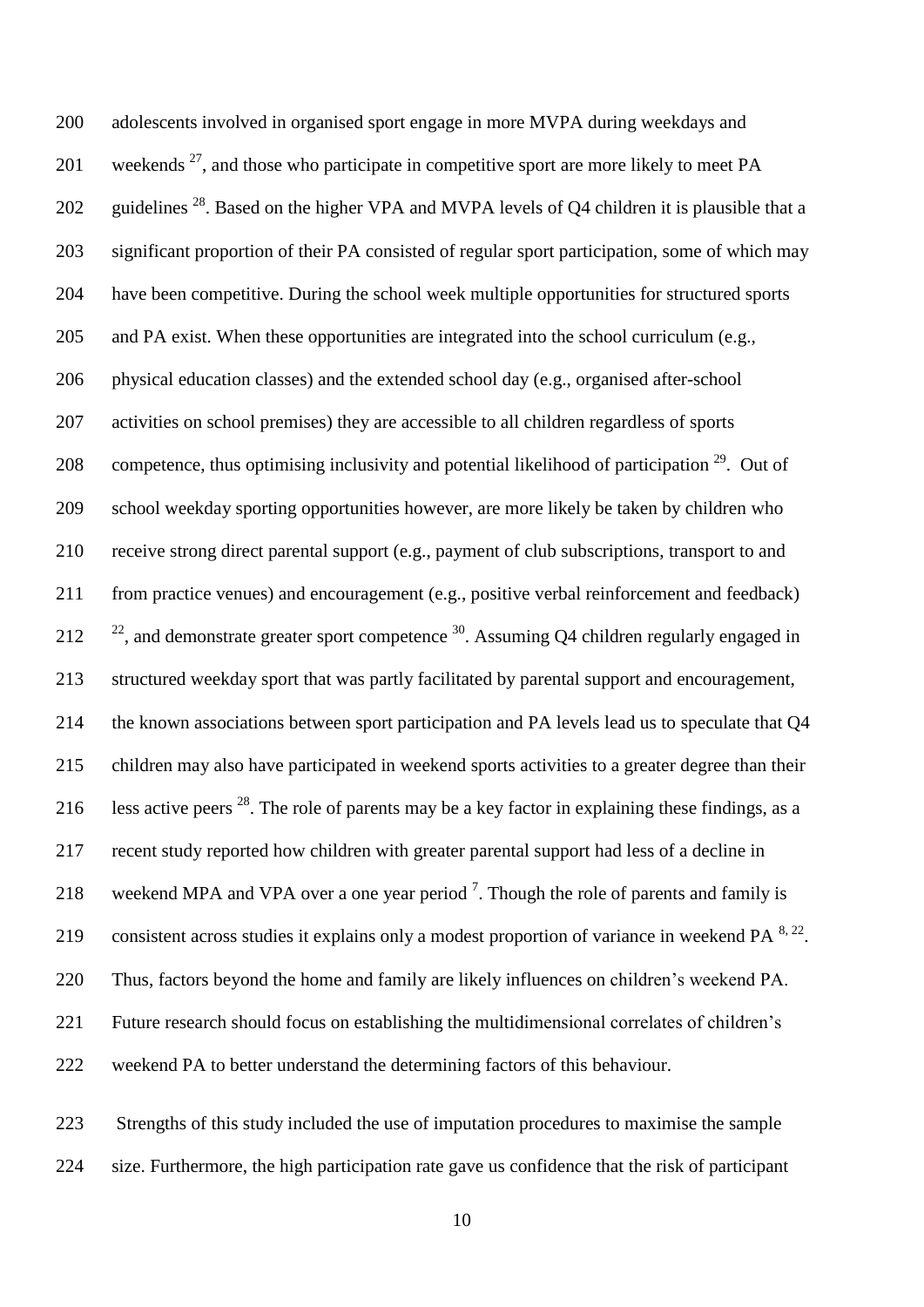recruitment bias was minimized. Children were blinded to their classification into PA 226 quartiles which occurred retrospectively so as not to influence their activity behaviours. For the same reason, researchers were blinded to the PA groupings during data collection. ST and PA were measured objectively and the analyses accounted for potential confounding variables and for the collection of data across different years in different schools. A study limitation was the cross-sectional design which precluded us from knowing whether the maintenance of the Q4 children's weekend ST and PA was consistent across other times of the year and between years. Furthermore, the data were collected in autumn and winter when 233 children's ST is higher and PA is lower than in spring and summer  $<sup>5</sup>$ . For this reason</sup> weekday-weekend patterns of ST and PA may differ when the climate is warmer and daylight hours longer. The data were representative of predominantly white British 10-11 year olds in one north-west England borough, and on this basis the findings cannot be generalised to other groups or areas. PA was measured using hip-mounted accelerometry which has inherent limitations related to accuracy of assessing PA on inclines, and during activities involving cycling, swimming, and upper body movements. Further, lack of consensus as to the most appropriate accelerometer PA cutpoints means that reported PA may have been overestimated. Resource constraints though meant it was not possible to calculate individually calibrated cutpoints which may provide more accurate PA data.

Conclusion.

 ST and PA were highest on weekdays in all children except for the most active group who maintained their ST and PA levels at weekends. These trends were particularly evident among Q4 girls. Whether the most active children would continue to maintain their weekday- weekend ST and PA patterns is unknown, and future research should investigate this through prospective study designs which encompass multidimensional correlates of weekend ST and PA. Such approaches may allow researchers to identify consistent correlates of weekend ST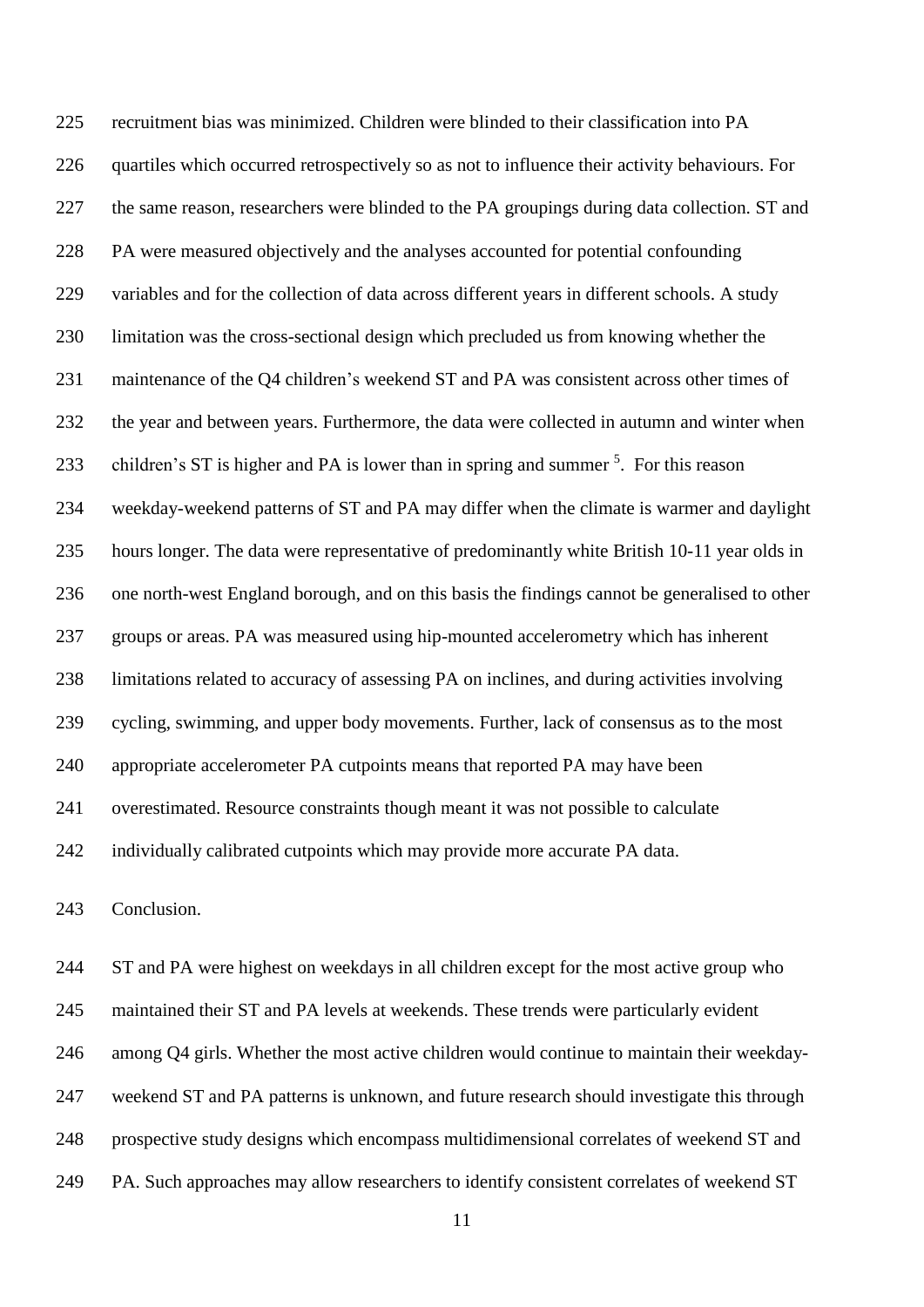and PA as well as specific periods of time when any declines in high active boys' and girls' weekend ST and PA occur. Practical implications.

 Weekends are important to target for interventions because observed decreases in most children's PA are generally consistent regardless of age and gender.

- 255 The least active children are most in need of weekend intervention strategies, through cost-effective and resource efficient approaches.
- 257 Parental support is important to attenuate reductions in weekend PA and to reduce weekday ST.

Acknowledgements.

The funding support of Liverpool John Moores University and Wigan Council is

acknowledged. The authors thank Helen Roberts and Alex Jones at Wigan Council, and the

children and teachers who participated in this research.

References.

- 1. Chief Medical Officers. *Start Active, Stay Active. A report on physical activity for health from the four home countries*, London, Dept. Health, 2011.
- 2. Saunders TJ. The health impact of sedentary behaviour in children and youth. *Appl Physiol Nutr Metab*. 2014; 39:402. DOI: 10.1139/apnm-2013-0446.
- 3. Fairclough SJ, Beighle A, Erwin H, et al.. School day segmented physical activity
- patterns of high and low active children. *BMC Public Health.* 2012; 12(1):406.
- 4. Stanley R, Ridley K, Dollman J. Correlates of children's time-specific physical
- activity: A review of the literature. *Int J Behav Nutr Phys Act.* 2012; 9(1):50.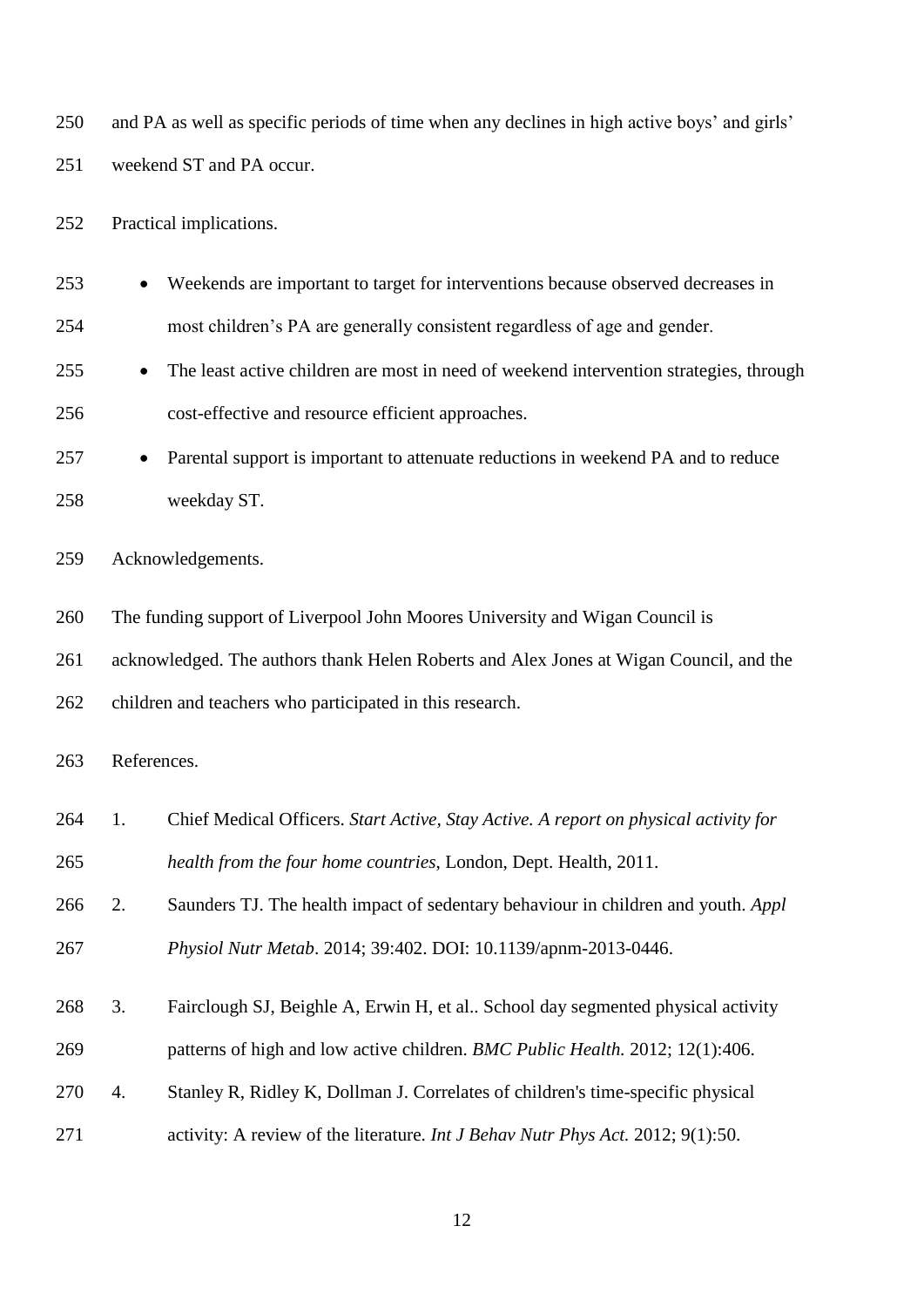- 5. King AC, Parkinson KN, Adamson AJ, et al. Correlates of objectively measured
- physical activity and sedentary behaviour in English children. *Eur J Public Health.* 2010. DOI: 10.1093/eurpub/ckq104.
- 6. Steele RM, van Sluijs EM, Sharp SJ, et al. An investigation of patterns of children's sedentary and vigorous physical activity throughout the week. *Int J Behav Nutr Phys Act.* 2010; 7:88.
- 7. Corder K, Craggs C, Jones A, et al. Predictors of change differ for moderate and vigorous intensity physical activity and for weekdays and weekends: a longitudinal analysis. *Int J Behav Nutr Phys Act.* 2013; 10(1):69.
- 8. Fairclough SJ, Ridgers ND, Welk G. Correlates of children's moderate and vigorous
- physical activity during weekdays and weekends. *J Phys Act Health.* 2012; 9:129-137.
- 9. Nyberg GA, Nordenfelt AM, Ekelund U, et al. Physical activity patterns measured by accelerometry in 6- to 10-yr-old children. *Med Sci Sports Exerc.* 2009; 41:1842-1848.
- 10. Riddoch CJ, Mattocks C, Deere K, et al. Objective measurement of levels and patterns of physical activity. *Arch Dis Child.* 2007; 92:963-969.
- 11. Jago R, Fox KR, Page AS, et al. Physical activity and sedentary behaviour typologies of 10-11 year olds. *Int J Behav Nutr Phys Act.* 2010; 7:59.
- 12. Office for National Statistics Web site. Neighbourhood Statistics. Area: Wigan (Local Authority). Available at
- [http://www.neighbourhood.statistics.gov.uk/dissemination/LeadTableView.do?a=7&b](http://www.neighbourhood.statistics.gov.uk/dissemination/LeadTableView.do?a=7&b=276785&c=Wigan&d=13&e=16&g=356907&i=1001x1003x1004&o=1&m=0&r=1&s=1386240656770&enc=1&dsFamilyId=87&nsjs=true&nsck=false&nssvg=false&nswid=1231)
- [=276785&c=Wigan&d=13&e=16&g=356907&i=1001x1003x1004&o=1&m=0&r=1](http://www.neighbourhood.statistics.gov.uk/dissemination/LeadTableView.do?a=7&b=276785&c=Wigan&d=13&e=16&g=356907&i=1001x1003x1004&o=1&m=0&r=1&s=1386240656770&enc=1&dsFamilyId=87&nsjs=true&nsck=false&nssvg=false&nswid=1231)
- [&s=1386240656770&enc=1&dsFamilyId=87&nsjs=true&nsck=false&nssvg=false&](http://www.neighbourhood.statistics.gov.uk/dissemination/LeadTableView.do?a=7&b=276785&c=Wigan&d=13&e=16&g=356907&i=1001x1003x1004&o=1&m=0&r=1&s=1386240656770&enc=1&dsFamilyId=87&nsjs=true&nsck=false&nssvg=false&nswid=1231)
- [nswid=1231.](http://www.neighbourhood.statistics.gov.uk/dissemination/LeadTableView.do?a=7&b=276785&c=Wigan&d=13&e=16&g=356907&i=1001x1003x1004&o=1&m=0&r=1&s=1386240656770&enc=1&dsFamilyId=87&nsjs=true&nsck=false&nssvg=false&nswid=1231) Accessed 1 October 2013.
- 13. Cole TJ, Freeman JV, Preece MA. Body mass index reference curves for the UK, 1990. *Arch Dis Child.* 1995; 73:25-29.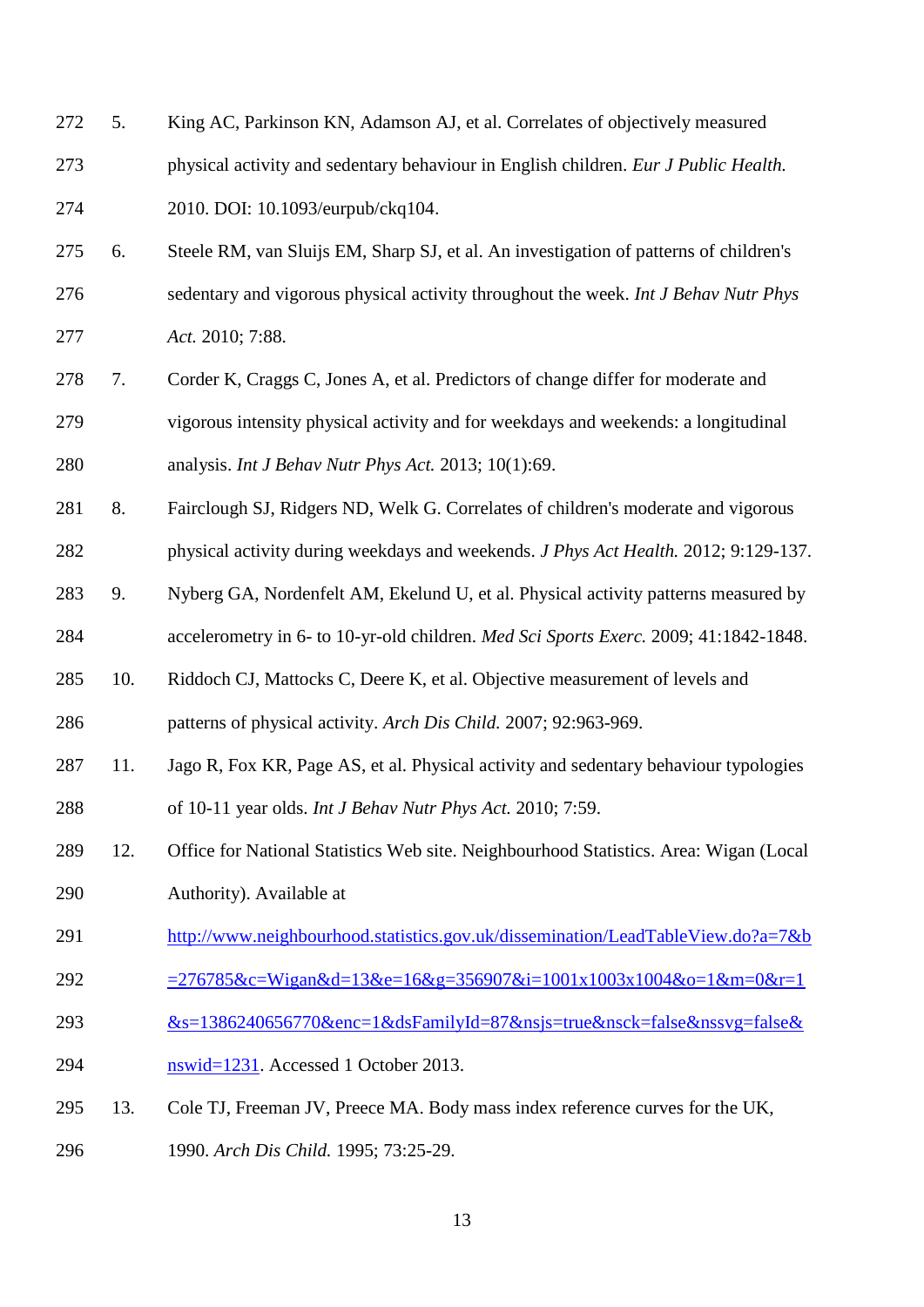| 297 | 14. | Cole TJ, Bellizzi MC, Flegal KM, et al. Establishing a standard definition for child      |
|-----|-----|-------------------------------------------------------------------------------------------|
| 298 |     | overweight and obesity worldwide: international survey. BMJ. 2000; 320:1240-1244.         |
| 299 | 15. | Department for Communities and Local Government. The English Indices of                   |
| 300 |     | Deprivation 2007, Wetherby, Communities and Local Government Publications,                |
| 301 |     | 2008.                                                                                     |
| 302 | 16. | Evenson KR, Catellier DJ, Gill K, et al. Calibration of two objective measures of         |
| 303 |     | physical activity for children. J Sports Sci. 2008; 26:1557-1565.                         |
| 304 | 17. | Trost SG, Loprinzi PD, Moore R, et al. Comparison of accelerometer cut-points for         |
| 305 |     | predicting activity intensity in youth. Med Sci Sports Exerc. 2011; 43:1360-1368.         |
| 306 | 18. | Catellier DJ, Hannan PJ, Murray DM, et al. Imputation of missing data when                |
| 307 |     | measuring physical activity by accelerometry. Med Sci Sports Exerc. 2005; 37:S555-        |
| 308 |     | S562.                                                                                     |
| 309 | 19. | Rich C, Geraci M, Griffiths L, et al. Quality control methods in accelerometer data       |
| 310 |     | processing: defining minimum wear time. PLoS One. 2013; 8:e67206.                         |
| 311 | 20. | Potthoff RF, Tudor GE, Pieper KS, et al. Can one assess whether missing data are          |
| 312 |     | missing at random in medical studies? Stat Methods Med Res. 2006; 15:213-234.             |
| 313 | 21. | Twisk JWR. Applied Multilevel Analysis, Cambridge, Cambridge University Press;            |
| 314 |     | 2006.                                                                                     |
| 315 | 22. | McMinn AM, Griffin SJ, Jones AP, et al. Family and home influences on children's          |
| 316 |     | after-school and weekend physical activity. Eur J Pub Health. 2013; 23:805-810.           |
| 317 | 23. | Thorleifsdottir B, Björnsson JK, Benediktsdottir B, et al. Sleep and sleep habits from    |
| 318 |     | childhood to young adulthood over a 10-year period. <i>J Psychosom Res.</i> 2002; 53:529- |
| 319 |     | 537.                                                                                      |